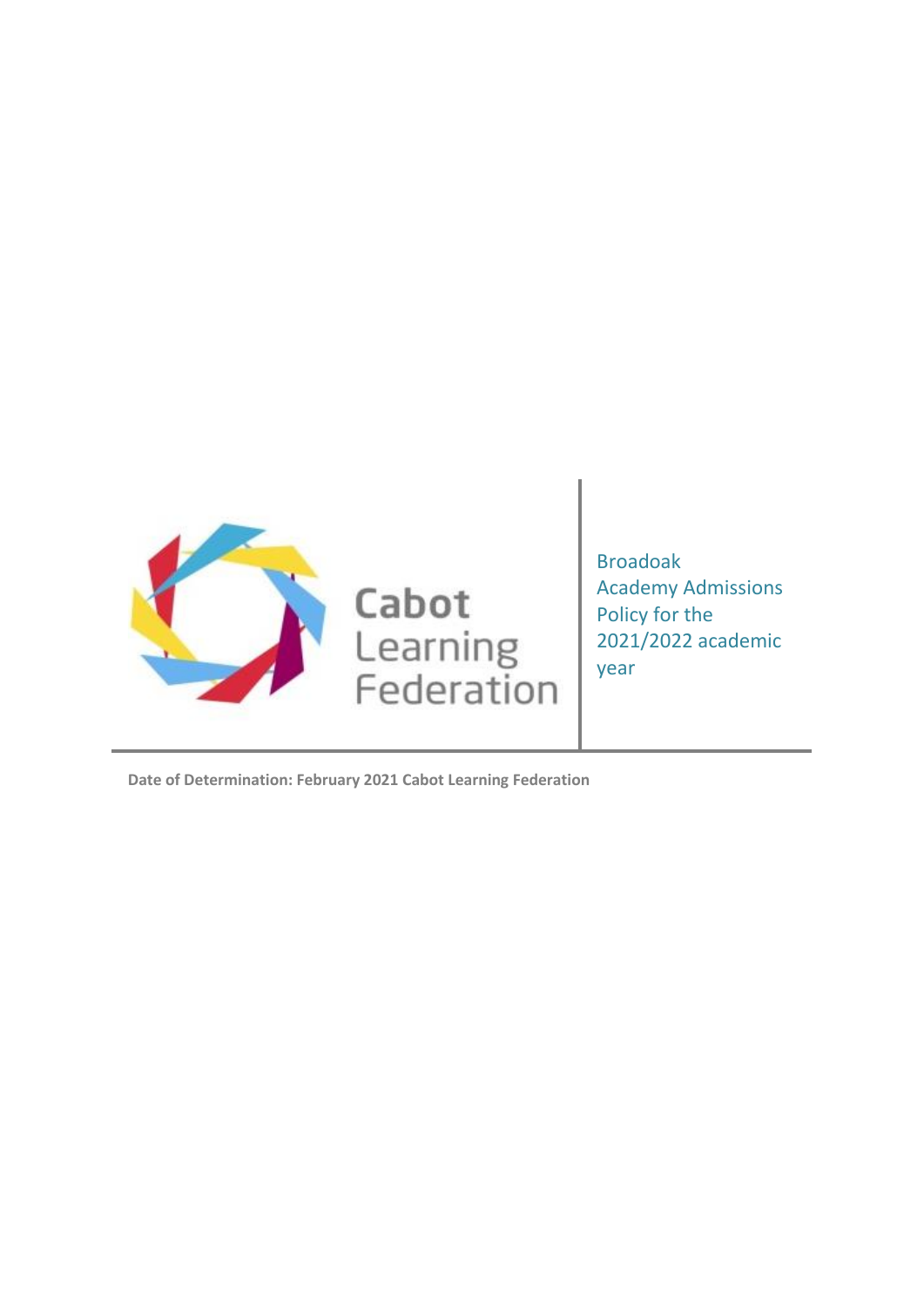

# <span id="page-1-0"></span>**History of most recent Policy changes**

| <b>Date</b>      | Page                                                                                                                                 | <b>Change</b>    | Origin of Change e.g. TU request,<br><b>Change in legislation</b>                   |
|------------------|--------------------------------------------------------------------------------------------------------------------------------------|------------------|-------------------------------------------------------------------------------------|
| Date             | E.g. Whole<br>Document                                                                                                               | Detail of change | Reason for change                                                                   |
| November<br>2020 | Whole<br>Transfer of existing policy onto CLF<br>template. No material changes to<br>Document<br>policy or oversubscription criteria |                  | To ensure a clear and consistent<br>approach to admissions across the<br>federation |
|                  |                                                                                                                                      |                  |                                                                                     |
|                  |                                                                                                                                      |                  |                                                                                     |
|                  |                                                                                                                                      |                  |                                                                                     |
|                  |                                                                                                                                      |                  |                                                                                     |
|                  |                                                                                                                                      |                  |                                                                                     |
|                  |                                                                                                                                      |                  |                                                                                     |
|                  |                                                                                                                                      |                  |                                                                                     |
|                  |                                                                                                                                      |                  |                                                                                     |
|                  |                                                                                                                                      |                  |                                                                                     |
|                  |                                                                                                                                      |                  |                                                                                     |
|                  |                                                                                                                                      |                  |                                                                                     |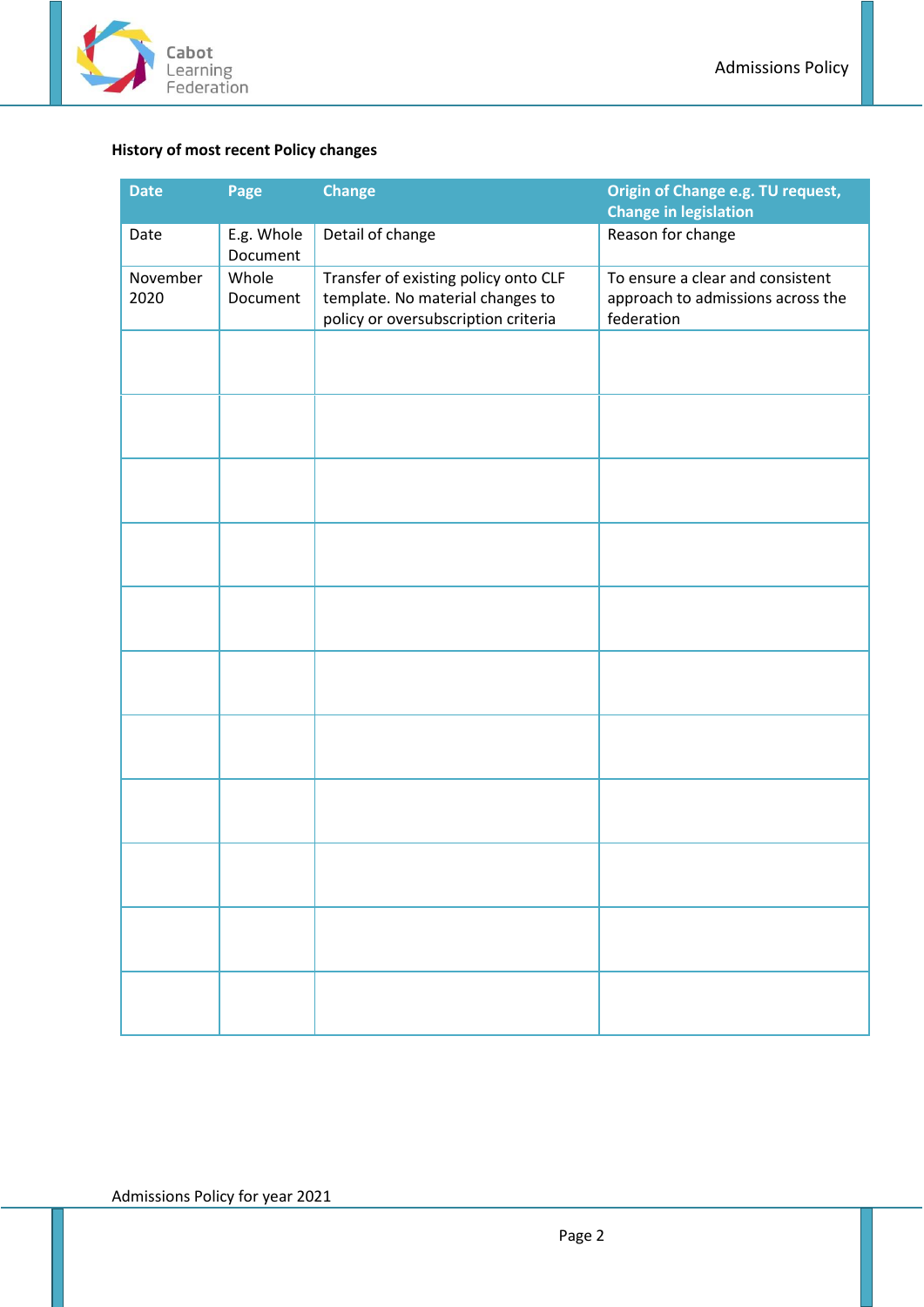

# <span id="page-2-0"></span>**Contents**

| 1              |  |
|----------------|--|
| 2              |  |
| 3              |  |
| 4              |  |
| 5              |  |
| 6              |  |
| $\overline{7}$ |  |
| 8              |  |
| 9              |  |
| 10             |  |
| 11             |  |
| 12             |  |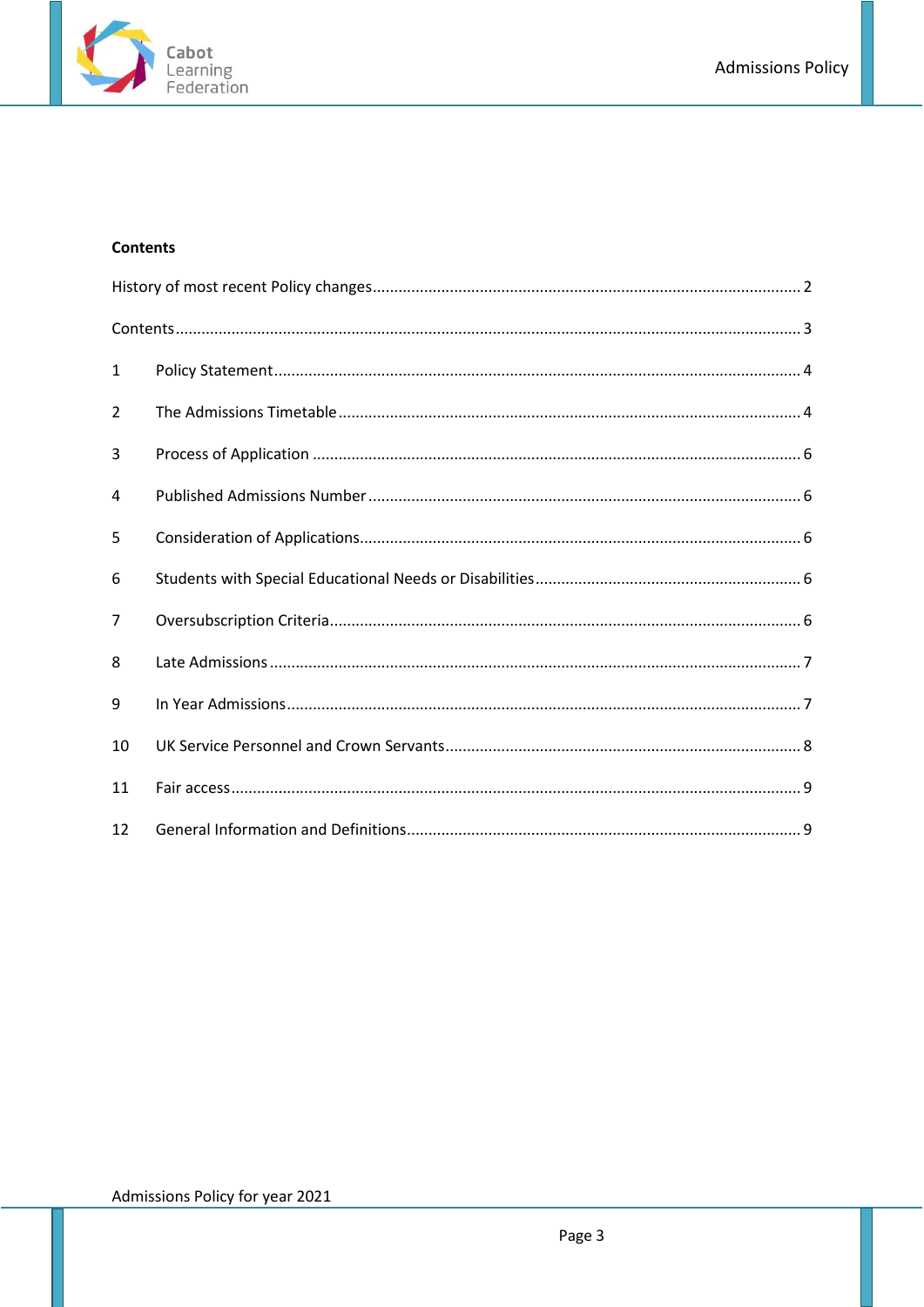

#### <span id="page-3-0"></span>**1 Policy Statement**

- 1.1 The purpose of this policy is to make clear the admissions process to Broadoak Academy.
- 1.2 The Cabot Learning Federation (CLF) adheres to the statutory requirements and the principles outlined in the School Admissions Code [DfE December 2014], which all academies are required to adhere to via the Funding Agreement between Broadoak Academy and the Secretary of State.
- 1.3 The CLF has agreed that the admission arrangements will remain in line with the agreed arrangements for North Somerset maintained non-denominational secondary and primary schools.
- 1.4 More information about the CLF can be found on the website as follows: [clf.uk.](http://www.cabotlearningfederation.net/)
- 1.5 The policy covering admissions for Post 16 students across the federation is not contained in this document. Please visit the Cabot Learning Federation website to view the admissions policies for Post 16 provision in the federation.

#### <span id="page-3-1"></span>**2 The Admissions Timetable**

#### 2.1 **Consultation**

- 2.1.1 The Cabot Learning Federation (CLF) sets out admission arrangements annually. Where changes are proposed to admission arrangements, the federation will first publicly consult on those arrangements. If no changes are made to admission arrangements, the Academy admissions policy will be consulted on at least once every 7 years.
- 2.1.2 For admission arrangements for entry in September 2022 and all subsequent years, consultation will be for a minimum of 6 weeks and will take place between 1 October and 31 January of the school year before those arrangements are to apply. An illustration of these timeframes is contained in Table 1 below.
- 2.1.3 As their own admission authority, CLF academies are not required to consult on their Published Admission Number (PAN) where they propose either to increase or keep the same PAN; however where a PAN is increased the Academy will notify the LA and publish details on the Academy website.
- 2.1.4 When consultation is required, the CLF will consult the following parties on the proposed admission arrangements: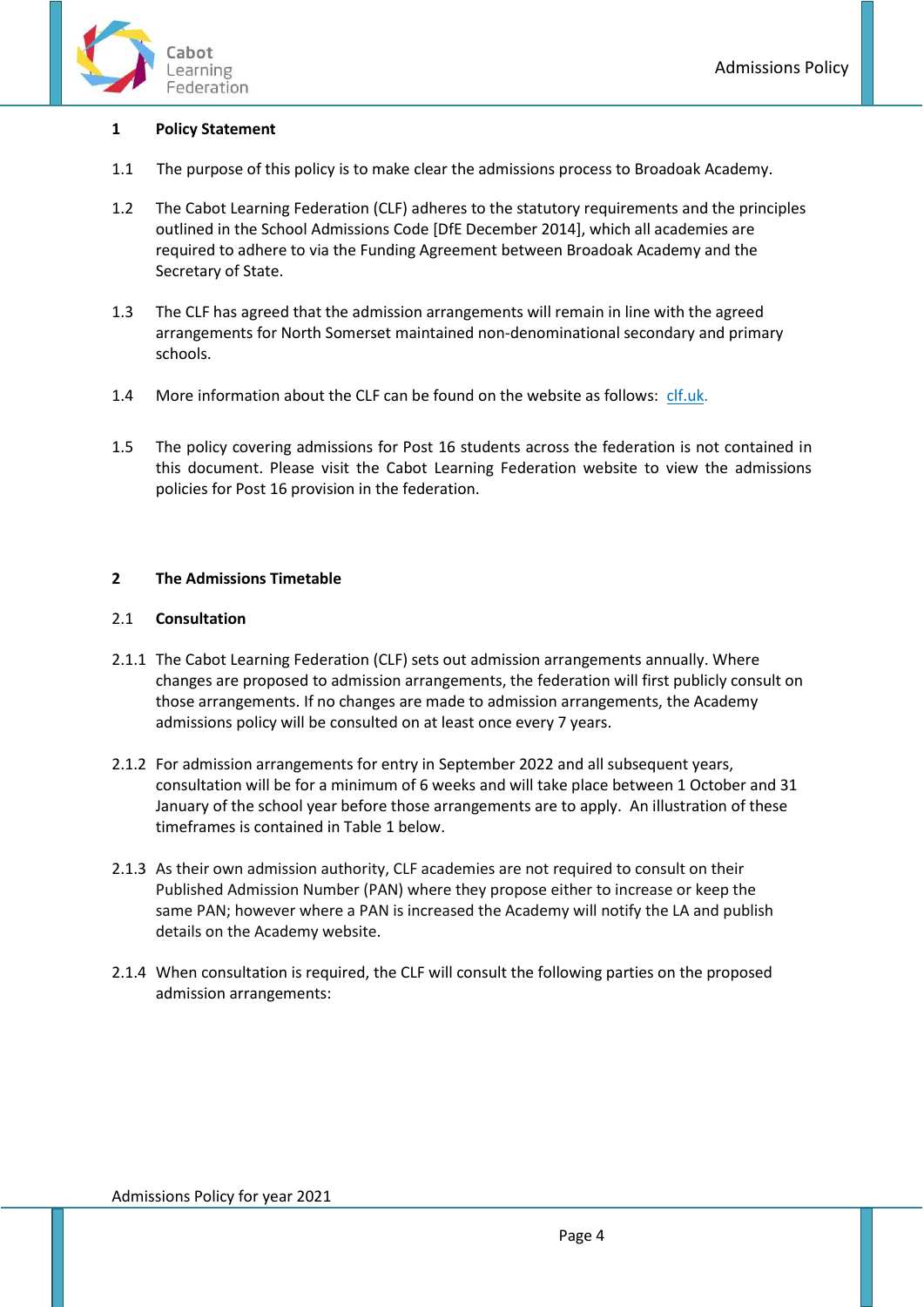

#### 2.1.5

- a. Parents/carers of children between the ages of  $2 18$ ;
- b. North Somerset LA;
- c. The Admission Forum for North Somerset LA (where this exists);
- d. Any other admission authorities for primary and secondary schools located within the relevant area for consultation set by North Somerset LA;
- e. Any other governing body/Academy Council for primary and secondary schools (as far as not falling within paragraph c) located within the relevant area for consultation;
- f. Affected admission authorities in neighbouring local authority areas.

# 2.2 **Determination**

2.2.1 Once feedback from the consultation has been considered the CLF must determine the admission arrangements and must notify the Local Authority (LA) of these and publish them on the relevant Academy website.

# 2.3 **Offers and Acceptance of Offers**

2.3.1 Offers are made and need to be accepted by the dates set out at Table 1 below.

Table 1 Admissions Timetable

|                          | <b>Admission in September</b> | <b>Admission in September</b>                     | <b>Admission in September</b>                     |
|--------------------------|-------------------------------|---------------------------------------------------|---------------------------------------------------|
|                          | 2021                          | 2022                                              | 2023                                              |
| Consultation period      | 6 weeks between 1             | 6 weeks between 1                                 | 6 weeks between 1                                 |
| for changes to the       | October 2019 and 31           | October 2020 and 31                               | October 2021 and 31                               |
| <b>Admissions Policy</b> | January 2020                  | January 2021                                      | January 2022                                      |
| The CLF must             |                               |                                                   |                                                   |
| determine                | 28 February 2020              | 28 February 2021                                  |                                                   |
| admission                |                               |                                                   | 28 February 2022                                  |
| arrangements by          |                               |                                                   |                                                   |
| The CLF must             |                               |                                                   |                                                   |
| publish the appeals      | 28 February 2020              | 28 February 2021                                  | 28 February 2022                                  |
| timetable by             |                               |                                                   |                                                   |
| The CLF must notify      |                               |                                                   |                                                   |
| the LA of the            |                               |                                                   |                                                   |
| arrangements and         | 15 March 2020                 | 15 March 2021                                     | 15 March 2022                                     |
| publish them on          |                               |                                                   |                                                   |
| the website by           |                               |                                                   |                                                   |
| Applications from        | Secondary 31 October          | Secondary: 31 October                             | Secondary 31 October                              |
| parents/carers           | 2020                          | 2021                                              | 2022                                              |
| close                    | Primary: 15 January 2021      | Primary: 15 January 2022                          | Primary: 15 January 2023                          |
| Offers made to           |                               |                                                   |                                                   |
| parents/carers on        | Secondary: 1 March 2021       | Secondary: 1 March 2022<br>Primary: 16 April 2022 | Secondary: 1 March 2023<br>Primary: 16 April 2023 |
| National Offer Day*      | Primary: 16 April 2021        |                                                   |                                                   |
| Appeals must be          | 20 school days following      | 20 school days following                          | 20 school days following                          |
| made by                  | offer of place                | offer of place                                    | offer of place                                    |

*[Amend dates if you follow an alternative admissions timetable]*

\*National Offer Day is on the date specified or the next working day where the specified date is a weekend or bank holiday.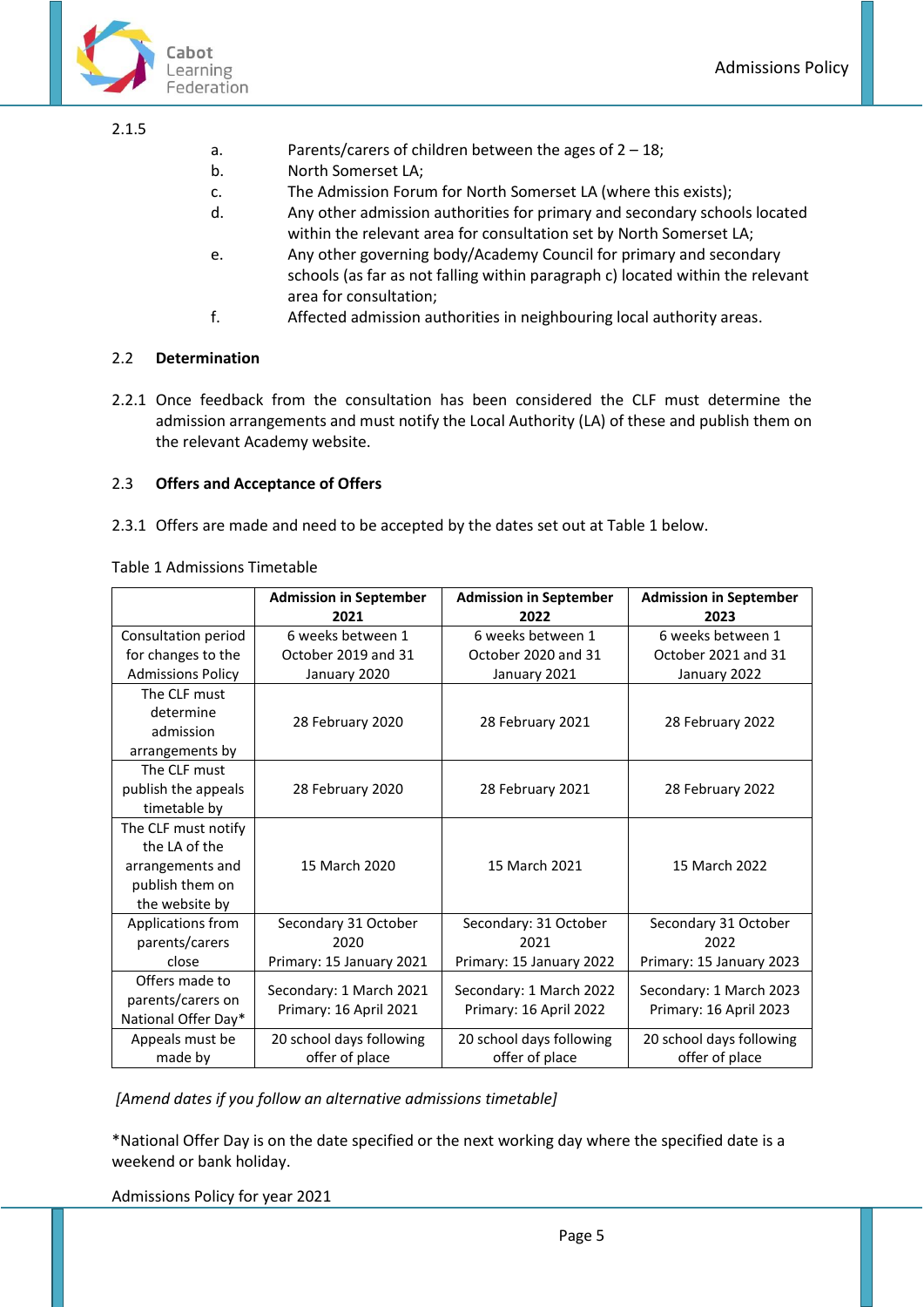

# <span id="page-5-0"></span>**3 Process of Application**

3.1 Applications for places at the Academy will be made in accordance with North Somerset Local Authority's co-ordinated admission arrangements, and will be made on the Common Application Form (CAF) provided and administered by the Local Authority. The CAF can be found by visitin[g North Somerset Admissions website.](https://www.n-somerset.gov.uk/my-services/schools-learning/school-admissions/applying-school-place) Alternatively, parents/carers can contact the Academy who will provide them with a copy of the form.

# <span id="page-5-1"></span>**4 Published Admissions Number**

- 4.1 Broadoak Academy has a PAN of 180 places in Year 7 leading to a total number of 900 places across Years 7 to 11 when at full capacity.
- 4.2 The policy covering admissions for Post 16 students across the federation is not contained in this document. Please visit the Cabot Learning Federation website to view the admissions policies for Post 16 provision in the federation.

# <span id="page-5-2"></span>**5 Consideration of Applications**

5.1 The LA will consider all application for places. Where fewer than 180 applications are received, the LA will offer places to all those who have applied.

# <span id="page-5-3"></span>**6 Students with Special Educational Needs or Disabilities**

6.1 Children with an EHC Plan are placed in schools/academies through the arrangements set out in the SEND Code of Practice and not through these admission criteria. All admission authorities are required by Section 324 of the Education Act 1996 to admit to the academy a child with an EHC Plan that names the academy. Academies must admit such children whether they have places or not. Any appeal concerning the statement of the admission is to the independent First-Tier Tribunal (Health, Education and Social Care Chamber). Parents/carers of children with an EHC Plan should contact their child's lead professional for any further information.

# <span id="page-5-4"></span>**7 Oversubscription Criteria**

7.1 Where the number of applications for admissions is greater than the Published Admission Number (PAN), applications will be considered against the criteria set out below. These are listed in priority order and will be applied to all applications received by the published closing date. Notes/definitions to the oversubscription criteria are set out in section 12 General Information and Definitions.

1. Children in Care or Previously in Care (including those children who appear (to the admission authority) to have been in state care outside of England and ceased to be in state care as a result of being adopted.

2. Children living in Broadoak Academy's First Geographical Area with a brother or sister who will be attending Broadoak Academy at time of admission.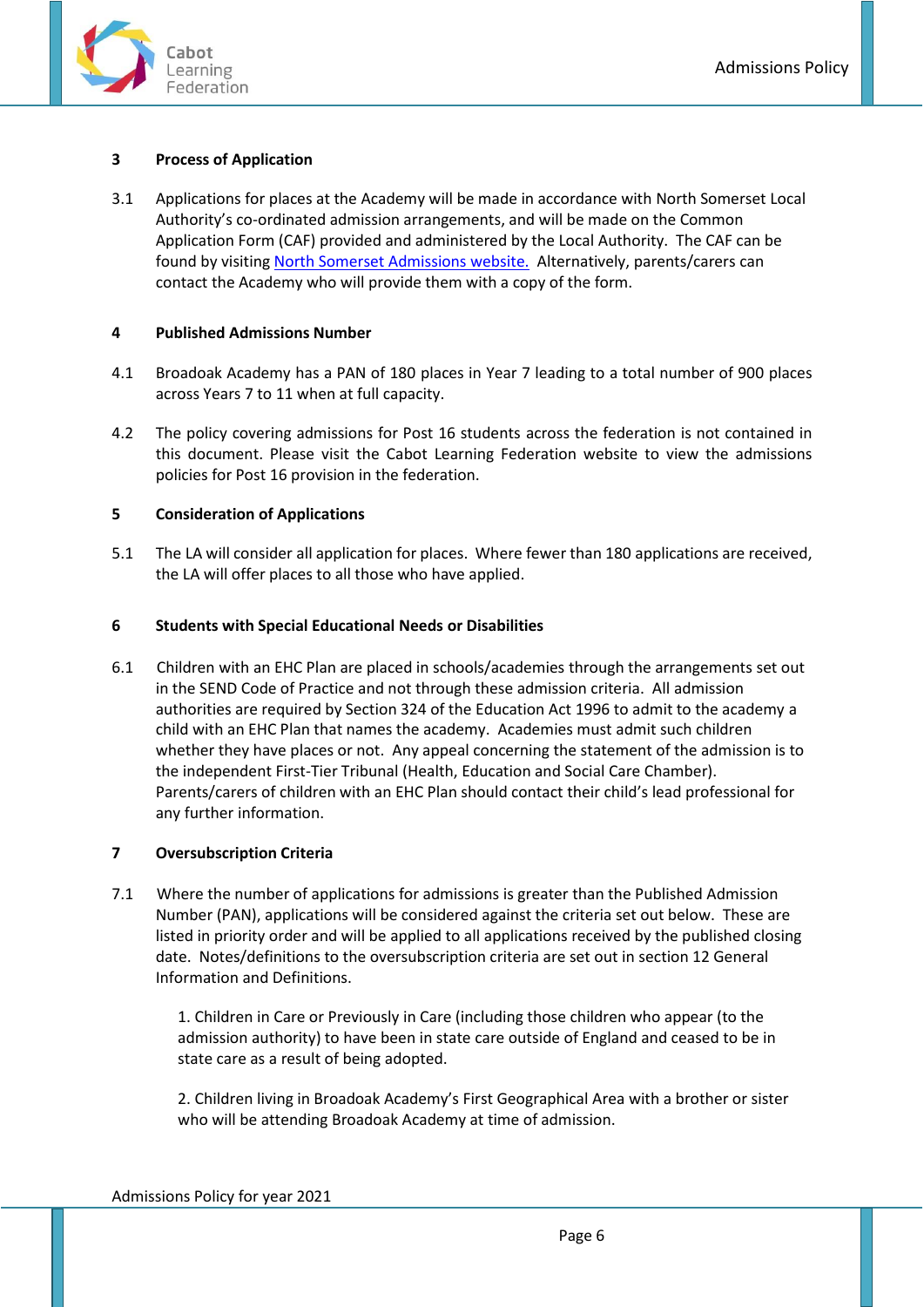

3. Children living in Broadoak Academy's First Geographical Area living closest to the Academy.

4. Children living outside Broadoak Academy's First Geographical Area with a brother or sister who will be attending Broadoak Academy at time of admission

5. Children living outside Broadoak Academy's First Geographical Area living closest to the College.

- 7.2 Within each criterion, priority will be given to children living closest to the school measured in a direct line. Broadoak Academy's First Geographical Area is shown in the map at the end of this policy.
- 7.3 A First Geographical Area is an area of priority for a school. Living in this area does not guarantee a child a place at the school but they may receive priority over children who live outside the First Geographical Area.

## <span id="page-6-0"></span>**8 Late Admissions**

- 8.1 Applications must be received by 31 October 2021, otherwise the application will be recorded as late. Late applications will not be considered in the first round of allocations and an outcome will not be sent on the National Offer Day. Please see North Somerset Council's coordinated scheme for this intake for full details.
- 8.2 Late applications will not be considered until offers have been made to on time applicants and in accordance with the dates set out in the North Somerset LA's Admission Scheme.

#### <span id="page-6-1"></span>**9 In Year Admissions**

- 9.1 The following applications will be treated as in-year admissions during 2022-23:
	- applications for admission to Year 7 which are received after 1 September 2022
		- all other applications for admission to Years 8 to 11.

The Academy will consider each application at the time it is made. Parents/carers whose application is turned down are entitled to appeal.

# 9.2 **Applications**

9.2.1 Except for deferred entry for Reception Year Group children, applications will not normally be considered in advance of the date the place is required, this will be approximately 35 days for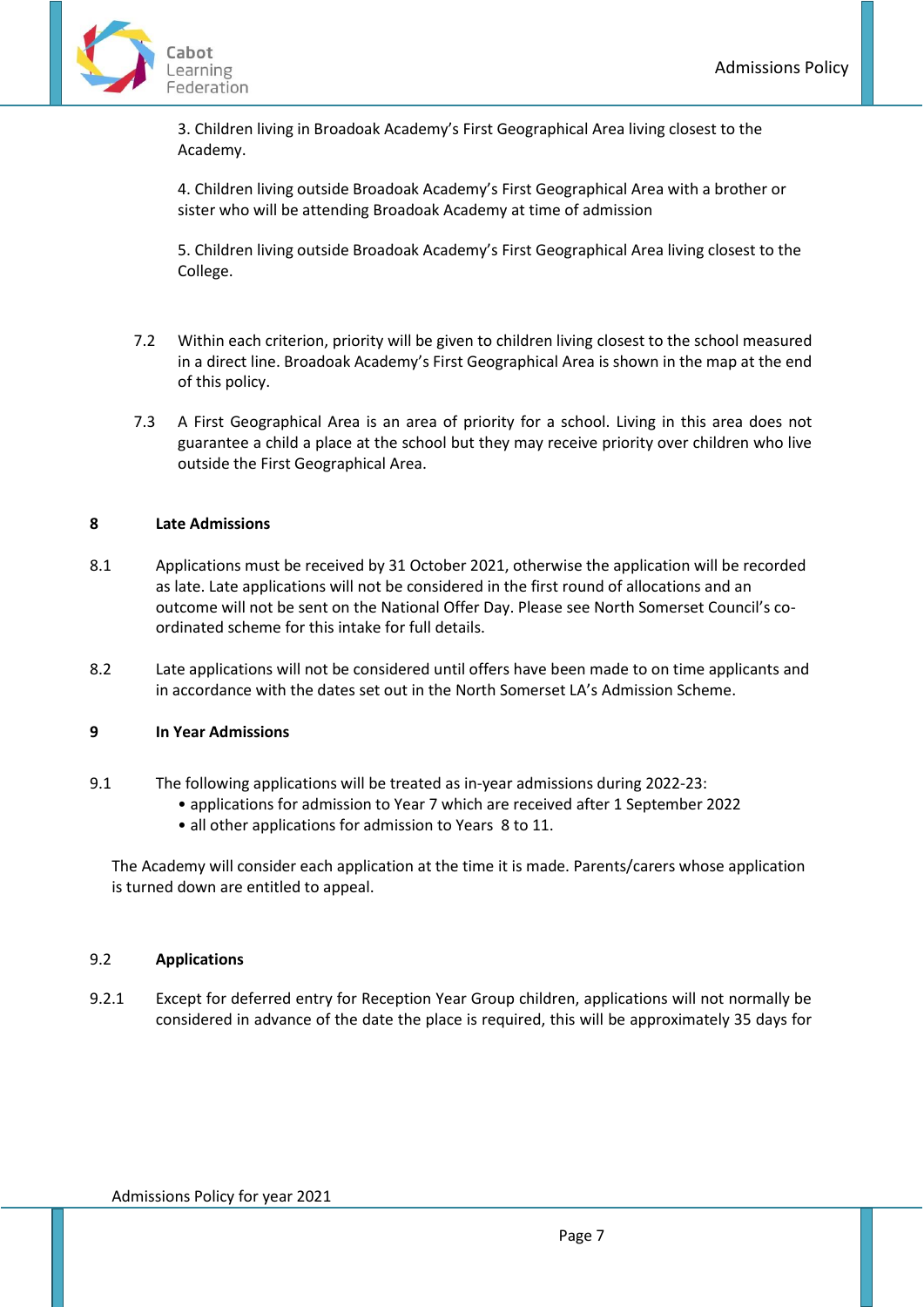

those moving house, and 21 days for those not moving house. However, applications for admission in September 2022 can be made from 1 June 2022.

## 9.3 **Outcome**

9.3.1 Any offers must be responded to within 21 days of the date of the letter. Any request for an extension beyond the required reply date will be considered on an individual basis.

# 9.4 **Alternative places**

9.4.1 The Admissions Authority is required to notify North Somerset Council of any in year transfer applications received and the outcome of them. If a place is unable to be offered at a preferred school and the applicant is, or has proven they will be, a resident of North Somerset then the Council will either:

> 1. offer a place at the nearest school to the home address with a place available 2. advise the applicant of places that may be available at Own Admission Authority school(s)

3. if the child is currently attending the nearest available school to the home address, the Council is not required to take any actions.

# 9.5 **Waiting list**

- 9.5.1 Where there are more children than places available, a waiting list will operate for each year group. If parents would like their child's name to be added to the waiting list they must request it, as no child is added automatically. The waiting list will be maintained on a two term basis. If applicants wish to remain on the waiting list they must request this for the start of terms 1, 3 or 5. Any applicants that have not requested to be kept on the waiting list will not be considered for any vacancies that may arise.
- 9.5.2 Term dates can be found at www.n-somerset.gov.uk/schoolterm-dates. Any application or appeal that is yet to be processed will be considered for a vacancy along with those already on the waiting list. When filling a vacancy, all those seeking a place at the time the decision is made (not at the time the vacancy occurs) will be considered.
- 9.5.3 Children who are the subject of a direction by a Council to admit or those who are allocated a school in accordance with the Fair Access Protocol, will take precedence over those on the waiting list.
- 9.5.4 Priority will not be given on the basis of the date an application was added to the list. All applications must be ranked in line with the admission authority's oversubscription criteria and any allocations will be made using this. Each child added to a waiting list will require the list to be ranked again in line with the published oversubscription criteria. Waiting list positions can go up as well as down as additional applicants are added to or removed from the waiting list and ranked in accordance with the specific oversubscription criteria.

#### <span id="page-7-0"></span>**10 UK Service Personnel and Crown Servants**

10.1 For UK Service Personnel and other Crown Servants, where possible, places may be allocated in advance of the pupils return to the UK provided the MOD, FCO or GCHQ have provided a letter declaring a return date and residency placement. Places may be offered and reserved up to one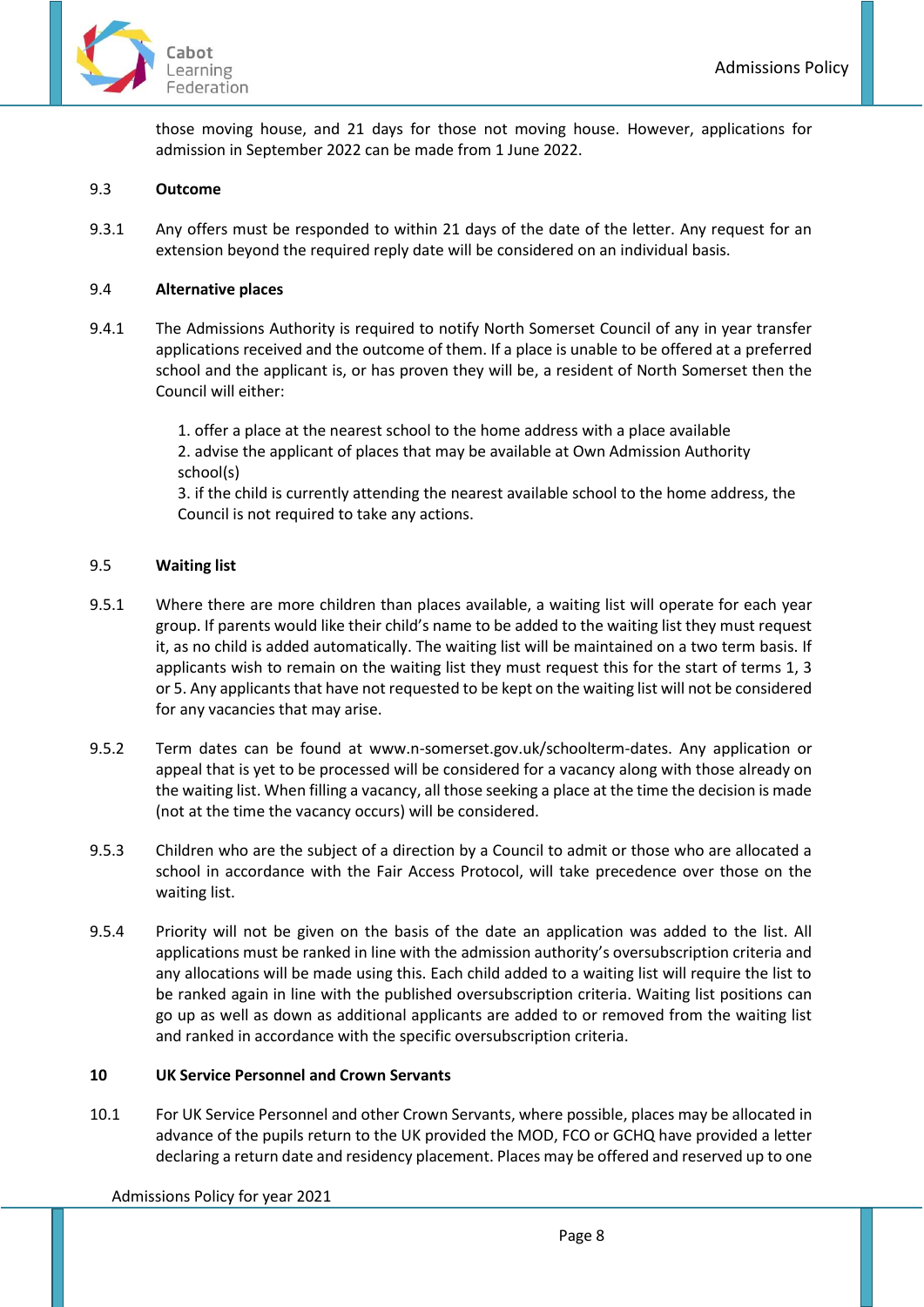

term in advance of the place being required. North Somerset operates 6 terms per year. Term dates can be found a[t www.nsomerset.gov.uk/school-term-dates](http://www.nsomerset.gov.uk/school-term-dates)

## <span id="page-8-0"></span>**11 Fair access**

11.1 Each Local Authority must have a Fair Access Protocol, agreed with the majority of schools in its area to ensure that - outside the normal admissions round - unplaced children, especially the most vulnerable, are offered a place at a suitable school as quickly as possible. In agreeing a protocol, the Local Authority must ensure that no school - including those with available places – is asked to take a disproportionate number of children who have been excluded from other schools, or who have challenging behaviour. The protocol must include how the Local Authority will use provision to ensure that the needs of pupils who are not ready for mainstream schooling are met. The Fair Access Protocol is available at www.n-somerset.gov.uk/fair-accessprotocolAdmissions of children outside their normal chronological year group (delayed or accelerated entry)

# <span id="page-8-1"></span>**12 General Information and Definitions**

#### 12.1 **Who can apply**

- 12.1.1 Applications will be accepted for children who meet one or more of the following:
	- they are resident in the UK
	- they hold full British Citizen Passports
	- they are from countries whose passports have been endorsed to show that they have the right to abode in this country
- 12.1.2 Applications for children who do not meet one of the above will not be accepted until the child is in this country.

#### 12.2 **Parent**

12.2.1 This includes all of those people, including carers, who have parental responsibility for a child as set out in the Children Act 1989. All references within this document to parent(s) therefore include carers.

#### 12.3 **Home address**

- 12.3.1 A child's home address is considered to be the place where the child permanently and ordinarily resides for the majority of the time as at the closing date and time. This would normally be the same address as a person who has parental responsibility for the child and is their main carer.
- 12.3.2 An address used for childcare arrangements cannot be used as the home address. The address of a child that is different from his/her parents where the move to this address is expressly linked to obtaining a school place will not be accepted.
- 12.3.3 Where parents do not live together, and the child spends equal amounts of time with both parents, the home will be considered to be that of the parent who made the application to be the child's home.
- 12.3.4 More than one address will not be accepted as the child's home address. If necessary, the terms of a residency order may clarify the home address. If parents share parental responsibility for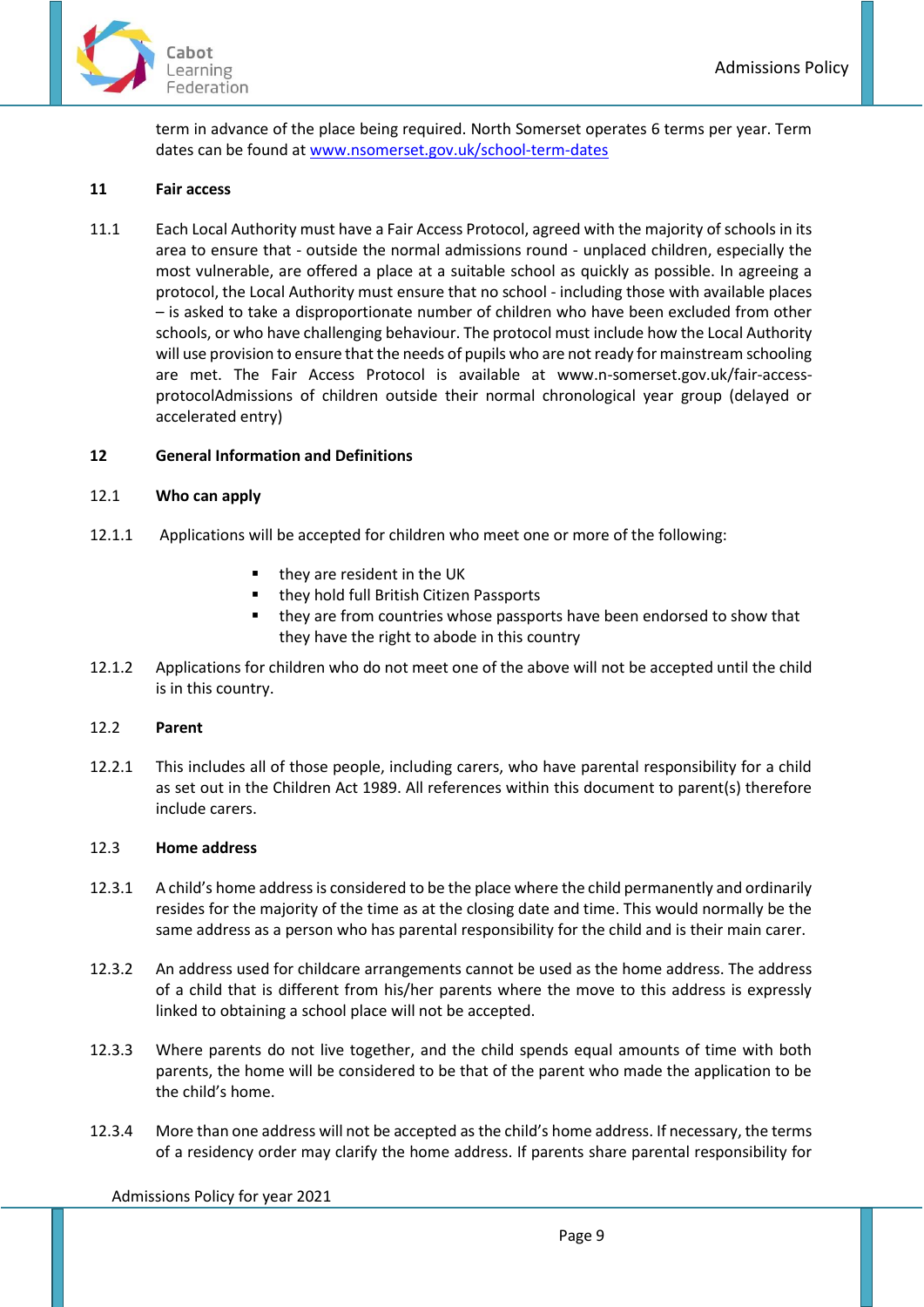

the child, and both parents submit an application form, both parents will be asked to determine which application should be considered and which application should be withdrawn.

- 12.3.5 If parents are unable to reach an agreement, a Specific Issues Order or a residency order will be requested to be seen for clarification on which address should be used. In the absence of any Specific Issues or residency order, the home address will be considered to be that of the parent with the primary day to day care and control of the child. In reaching this decision, evidence may be requested from both parents. Examples of the address which is registered with a medical GP. Parents are urged to reach agreement but where they do not, the home address will be determined for them.
- 12.3.6 If a child is temporarily living away from his/her parents in a different Council area, the Council where the child ordinarily lives will continue to be the home Council.
- 12.3.7 Whilst the place of residence of the child for the first round of allocations would normally be his/her physical place of residence as at Closing Date and time for applications, it should be noted that in certain circumstances and acting in the interests of the child, an alternative place of residence may be used\*, for example where a child is temporarily living away from his/her parent's home and the new temporary place of residence is the home where the child is likely to be living whilst attending school.

\*If necessary this would be determined by North Somerset Council.

# 12.4 **Change of Address**

- 12.4.1 Parents must inform North Somerset Council if they change address as soon as possible or any offer of a place may be withdrawn. If a change of address will occur after the closing time and date (and before the start of term 1), and independent confirmation is submitted by the closing time and date, it will be considered in the first round of allocations.
- 12.4.2 Examples of independent confirmation of a change of address are:
	- a solicitor's letter confirming the exchange of contracts with a completion date,
	- a tenancy agreement signed by both parties,
	- a utility bill dated within three months prior to submission.
- 12.4.3 If the child is from a family of a Crown Servant or of UK Service Personnel, a letter from the MOD, FCO or GCHQ declaring a return date and residency area.
- 12.4.4 Applicants may also be required to provide proof that they have left the previous property, for example by supplying a final account utility bill.
- 12.4.5 If a new address is not accepted for a round of allocations, where none of the parental preferences can be offered, the alternative school offered will be based on the new address (providing details and independent confirmation is received before the round of allocation has been finalised).
- 12.4.6 Where a change of address is from one Local Authority to another, the Local Authority of the new address, will then normally be the home Local Authority. The new home Local Authority will then process the application and notify the parents of the outcome.

#### 12.5 **Documentary evidence**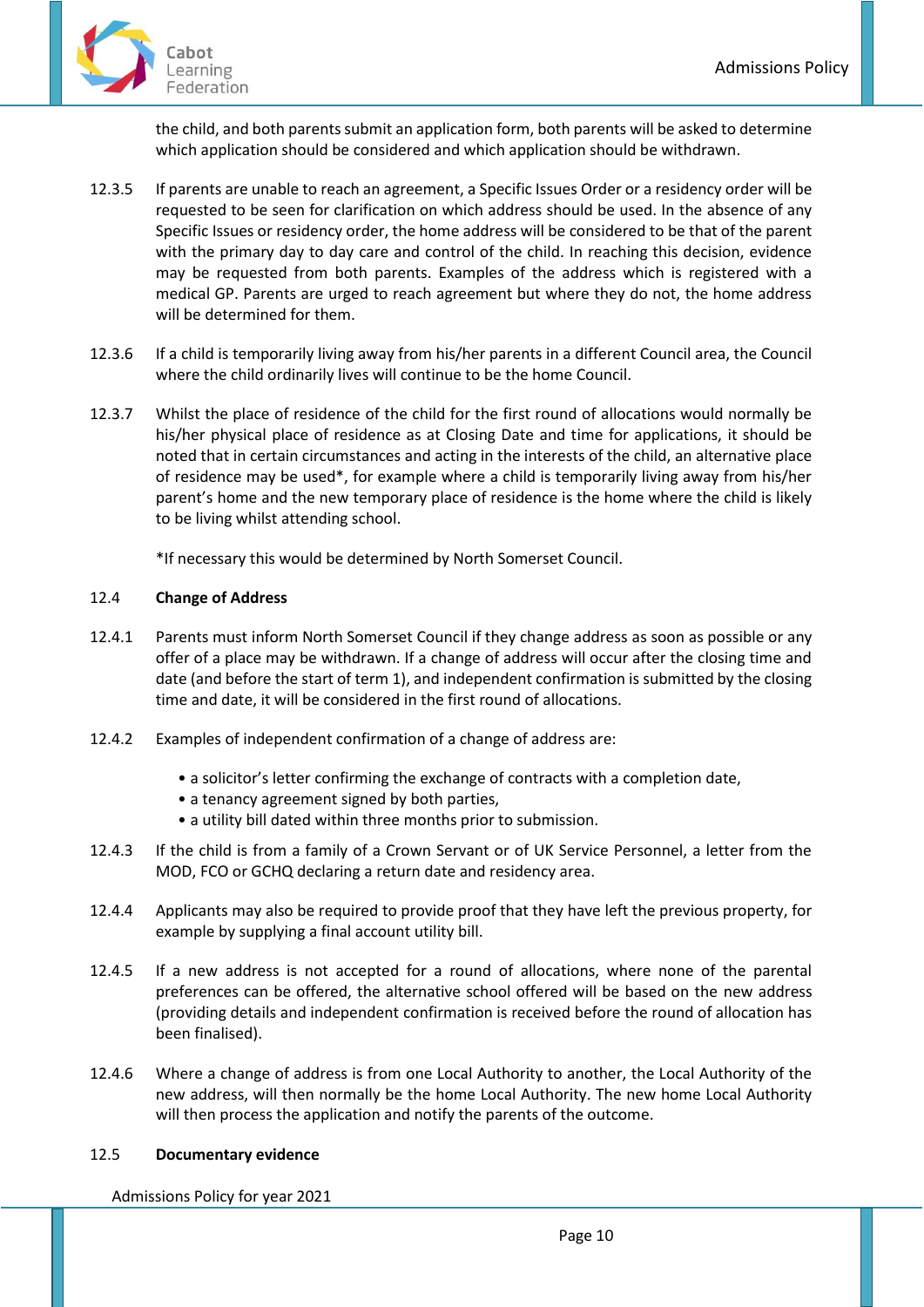- 12.5.1 The Admissions Authority reserves the right to require documentary evidence of the genuineness of a family address and if this is not produced, reserves the right to make its own enquiries.
- 12.5.2 The child's normal permanent home address where he or she lives with his or her parents or legal guardians will be used to decide where the child lives. If parents or guardians plan to move documentary evidence will be required.
- 12.5.3 Examples of evidence that may be acceptable to determine a child's address are:

1. A solicitor's letter confirming exchange of contracts and a completion date for a property which is being purchased or a property which is being sold.

2. A copy of a signed rental agreement or a solicitor's letter if moving to a Council or rented property and proof of your sale or Notice to Quit on your current/previous property.

3. A copy of a council tax bill or utility bill such as water, gas or electricity in your name for your newly owned or rented property together with proof of your sale or Notice to Quit on your current/previous property.

4. If you are moving in with a relative a letter from them will be required confirming the date you will be moving in together with a copy utility bill showing their name and address. A solicitor's letter will also be required confirming that completion of contracts has taken place on your sale or Notice to Quit on your current/previous property.

#### 12.6 **Supporting documents**

- 12.6.1 Any letters/supporting documents should also be submitted to the Admissions Authority. Applications and any letters/supporting documents received by the School Admissions Team at its office in Castlewood, Tickenham Road, Clevedon may also be accepted.
- 12.6.2 Whilst it is not the responsibility of other offices/schools, the Admissions Authority will use discretion and may accept applications/documents received by other Councils, Schools or other Council offices that are passed to the School Admissions Team. They will be accepted as on time if North Somerset Council feels they may have been submitted by the closing time and date.

#### 12.7 **Withdrawal of an offer**

12.7.1 The Admissions Authority reserves the right to withdraw an offer of a school place in certain limited circumstances.

#### 12.7.2 Examples include:

1. Where a parent has given fraudulent or intentionally misleading information such as a false address, which effectively denied a place to a child with a stronger claim.

2. Where a parent has not responded to an offer within the deadline set or to any subsequent reminder to reply within a further 7 days.

3. Where the offer was made as a result of an administrative error.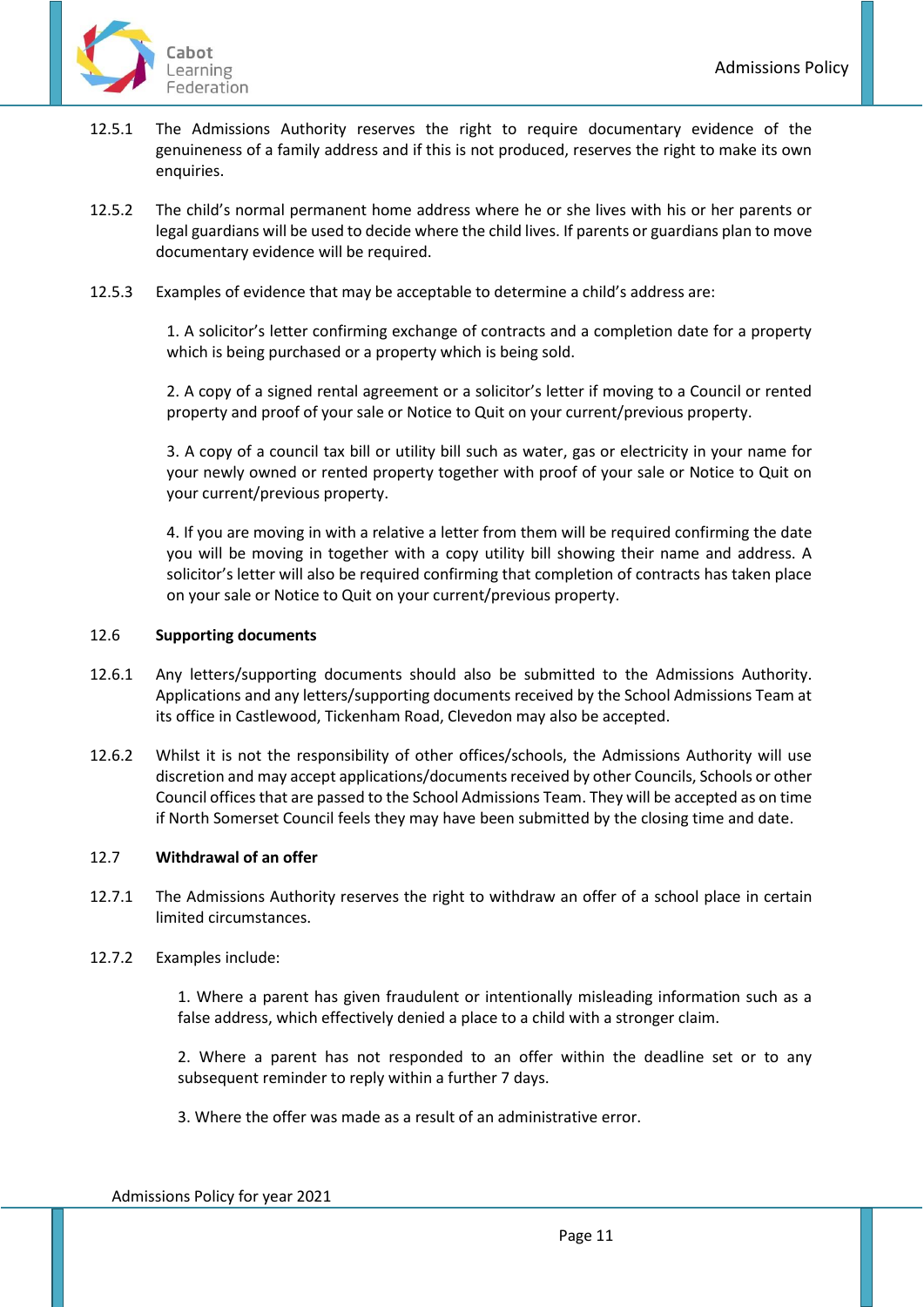

4. If children do not commence attendance at school at the date arranged for their child to commence and the school is not given a satisfactory reason for the absence.

- 12.7.3 If a child or parent(s) move address but the parents do not inform the Admissions Authority, this may be deemed to be intentionally misleading and any place offered may be withdrawn if it has denied another child a place.
- 12.7.4 Where before offers are made, an application is deemed to be fraudulent or intentionally misleading the application will be considered on the basis of the correct information. It is the parent's responsibility to inform North Somerset Council and the Admissions Authority if their contact details change after making an application.

# 12.8 **Children in care and previously in care**

Children in Care are defined as follows:

Children in Care' are children who are (a) in the care of a local Council or (b) being provided with accommodation by a local Council in the exercise of their social services functions (see the definition in section 22(1) of the Children Act 1989).

· For Children previously in Care:

- $\circ$  this includes children who were adopted under the Adoption Act 1976 (see section 12) adoption orders) and children who were adopted under the Adoption and Children Act 2002 (see section 46 adoption orders
- o child arrangements orders are defined in s.8 if the Children Act 1989, as amended by s.12 of the Children and Families Act 2014. Child arrangements orders replaced residence orders and any residence order in force prior to 22 April 2014 is deemed to be a child arrangements order
- o in accordance with Section 14A of the Children Act 1989, a Special Guardianship Order is defined as an order appointing one or more individuals to be a child's special guardian (or special guardians)
- $\circ$  Children who appear (to the admission authority) to have been in state care outside of England and ceased to be in state care as a result of being adopted are accepted and adopted by the Authority.

#### **Brothers and sisters**

- 12.8.1 To be considered as a brother or sister a child must be living at the same address for the majority of the time (at least 50% of the time), as a full, half, step or adoptive brother/sister.
- 12.8.2 Full and adoptive brothers/sisters are defined as children who have the same biological or adoptive parents.
- 12.8.3 Half brothers/sisters are defined as children who share only one biological or adoptive parent.
- 12.8.4 Step brothers/sisters are defined as children who are not necessarily related biologically (including foster children) but are living in the same household for the majority of the time at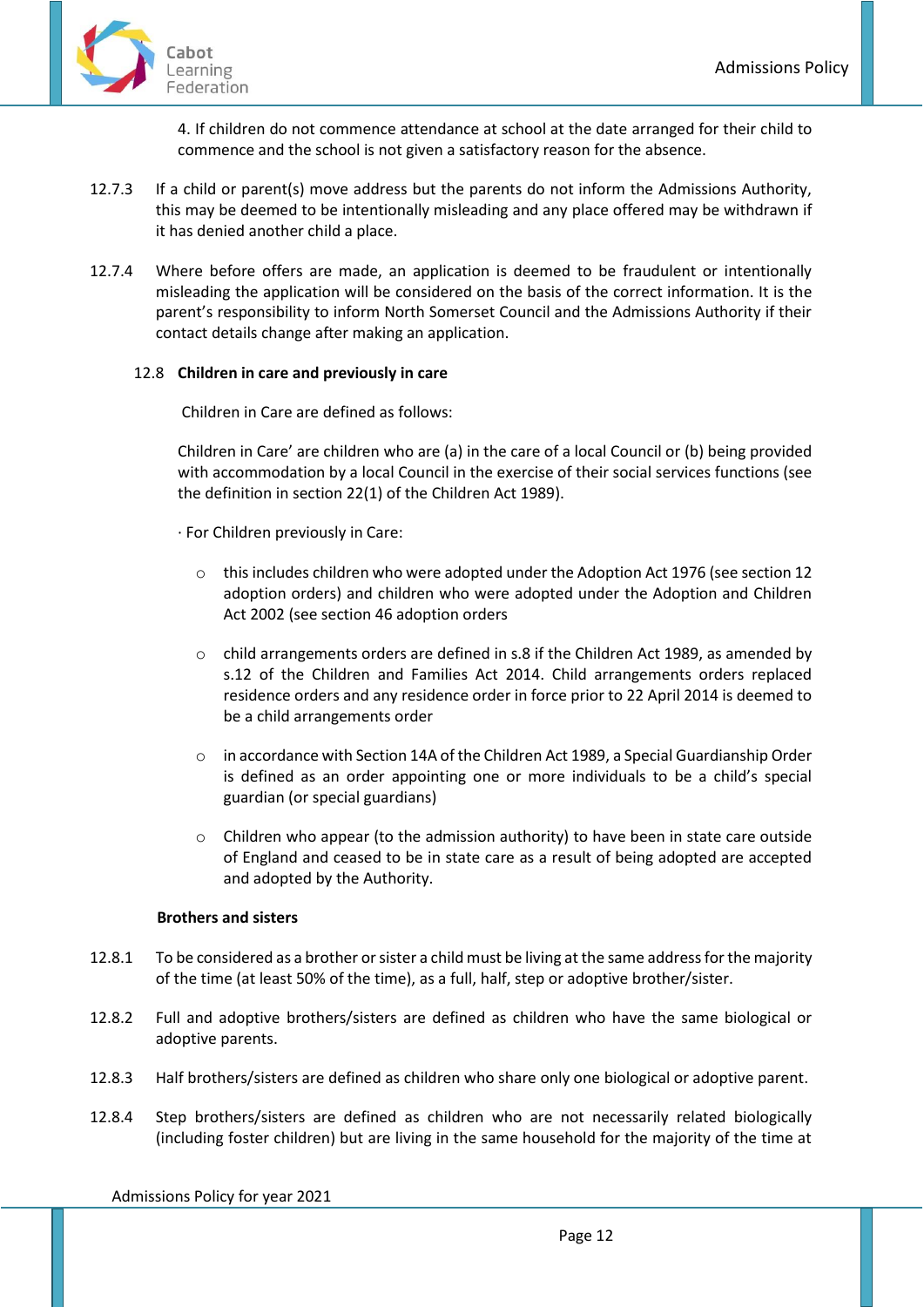

the address the Admissions Authority considers to be the address of the child for whom the application is made.

- 12.8.5 It is the responsibility of parents to ensure that they declare on their application if they have a child (or have been allocated a place for a child) at their preferred school(s) or to inform the Admissions Authority if a child obtains a place after they have applied.
- 12.8.6 A brother or sister must be attending (or is expected by the Admissions Authority to be attending) the school at the time of admission. A child attending a nursery/pre-school part of a school does not count as a brother or sister attending the school at the time of admission.

# 12.9 **Distances**

- 12.9.1 A direct line distance is where distances are measured in a straight line between the address point of the child's home and the main entrance marker for the school, indicated on North Somerset Council computerised system(s). Unless stated otherwise, where the direct line distances are equal, the ranking of applications will be determined by drawing lots.
- 12.9.2 If it is not possible to measure a distance on North Somerset Council computerised system(s), North Somerset Council will use alternative methods.

# 12.10 **Admissions of children outside their normal chronological age group (delayed or accelerated entry)**

- 12.10.1 Admissions of children outside their normal chronological age group (delayed or accelerated entry): Applications for delayed or accelerated entry in cases where parents would like their child to be admitted to a year group that is not the chronological age year group, will be considered.
- 12.10.2 The admissions authority for the school will make the final decision. In addition, parents of summer born children (born on or between 1 April and 31 August) can request to admit their child into the Reception year, one year after they would normally enter the school. The admissions authority for the school will make the final decision.
- 12.10.3 Decisions will be made on the basis of the circumstances of each case and in the best interests of the child. This will include taking account:
	- the parent's views;
	- information about the child's academic, social and emotional development;
	- where relevant, their medical history and the views of a medical professional;
	- whether they have previously been educated out of their normal age group;
	- whether they may naturally have fallen into a lower age group if it were not for being born prematurely.
- 12.10.4 The admissions authority must also take into account the views of the head teacher.
- 12.10.5 Parents will need to write to the school to request that their child starts a year later or earlier than their chronological age. Parents will need to give reasons for the request and details of the child's particular needs. Any reports or evidence to support your request should also be enclosed.
- Admissions Policy for year 2021 12.10.6 For Reception and Junior intake applications, it is advised that an on time application is submitted for the correct chronological year group. If the delay/accelerated request is agreed,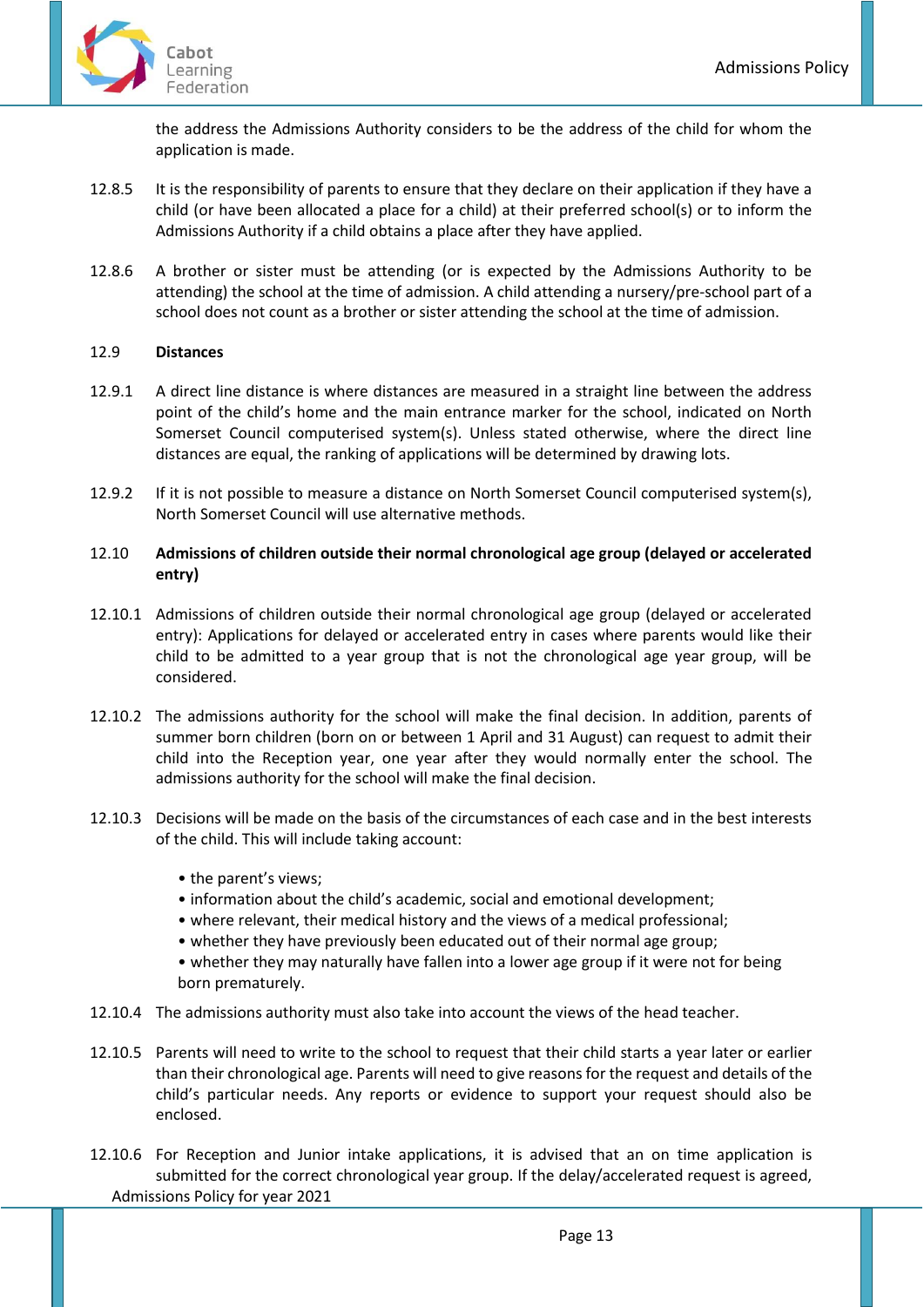

the on time application can be withdrawn and a new application should be made the following year. If the request is not agreed, and the child stays in their chronological age group, the on time application can still be processed. If a request is not agreed and the child does not have an on time application then a late application would need to be submitted.

- 12.10.7 Where the admission authority agrees to a parent's request for their child to be admitted out of their normal age group the parent must apply according to the timescales of the agreed admission cohort.
- 12.10.8 The application will be processed as part of the main admissions round (including applying the oversubscription criteria where applicable), unless the parental request is made too late for this to be possible. Parents have a statutory right to appeal against the refusal of a place at a school for which they have applied and been refused. This right does not apply if they are offered a place at the school but it is not in their preferred age group.
- 12.10.9 Where the admission authority does not agree a request for a summer born child to be admitted into the Reception Year Group, the parent may apply for their child to be admitted with their chronological age group for admission at the time they would normally enter the school. Such children who do not start school in the school year that they become 5 will normally be placed in a Year 1 class and will miss the Reception year.

# 12.11 **Appeals**

- 12.11.1 All applicants refused a place have a right of appeal to an independent appeal panel constituted and operated in accordance with the School Admission Appeals Code. Details of how to appeal are included in the outcome email or letter.
- 12.11.2 Statement of Special Educational Needs or Education, Health and Care Plan.
- 12.11.3 Applicants in receipt of a Statement of Educational Needs or Education, Health and Care Plan should contact their SEN Officer to apply for schools.

# 12.12 **Alteration**

12.12.1 It should be noted that this policy is subject to alteration to reflect any changes in legislation, case law, Council policy or to ensure legal compliance.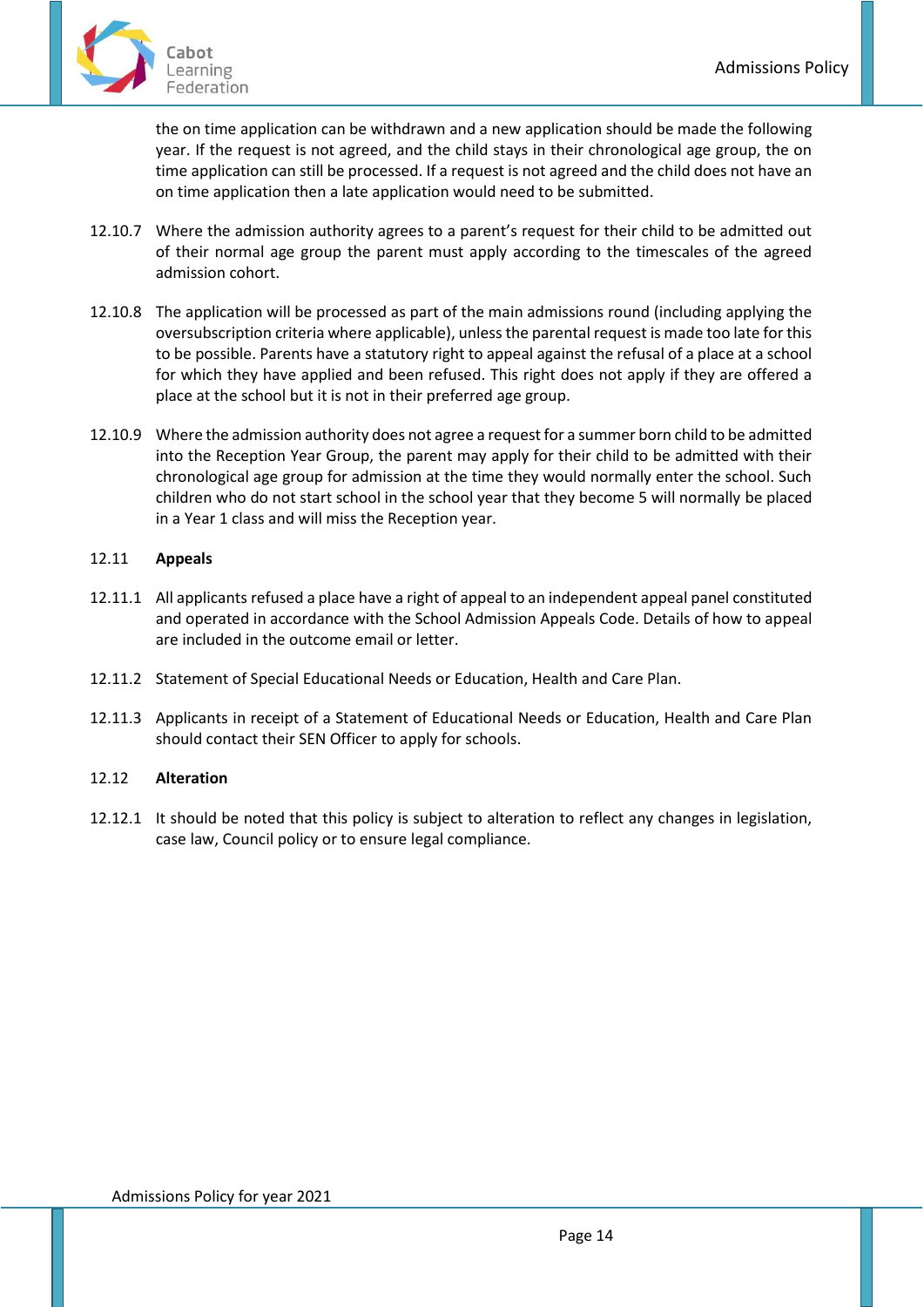

Contact Details:

| BROADOAK<br>ACADEMY                         | Address:<br>Tel No:<br>Email:<br>Website: | <b>Broadoak Academy</b><br><b>Windwhistle Road</b><br>Weston-super-Mare<br><b>BS23 4NP</b><br>01934 422000<br>enquiries@broadoakacademy.clf.uk<br>www.broadoakacademy.clf.uk                |
|---------------------------------------------|-------------------------------------------|---------------------------------------------------------------------------------------------------------------------------------------------------------------------------------------------|
| ⊱North<br><b>Comerset</b><br><b>COUNCIL</b> | Address:                                  | <b>School Admissions Team</b><br><b>People and Communities</b><br><b>North Somerset Council</b><br><b>Town Hall</b><br><b>Walliscote Grove Road</b><br>Weston-super-Mare<br><b>BS23 1UJ</b> |
|                                             | Tel No:<br>Email:<br>Website:             | 01275 884078 / 884014<br>admissions@n-somerset.gov.uk<br>www.n-somerset.gov.uk/admissions                                                                                                   |

# Area of Responsibility